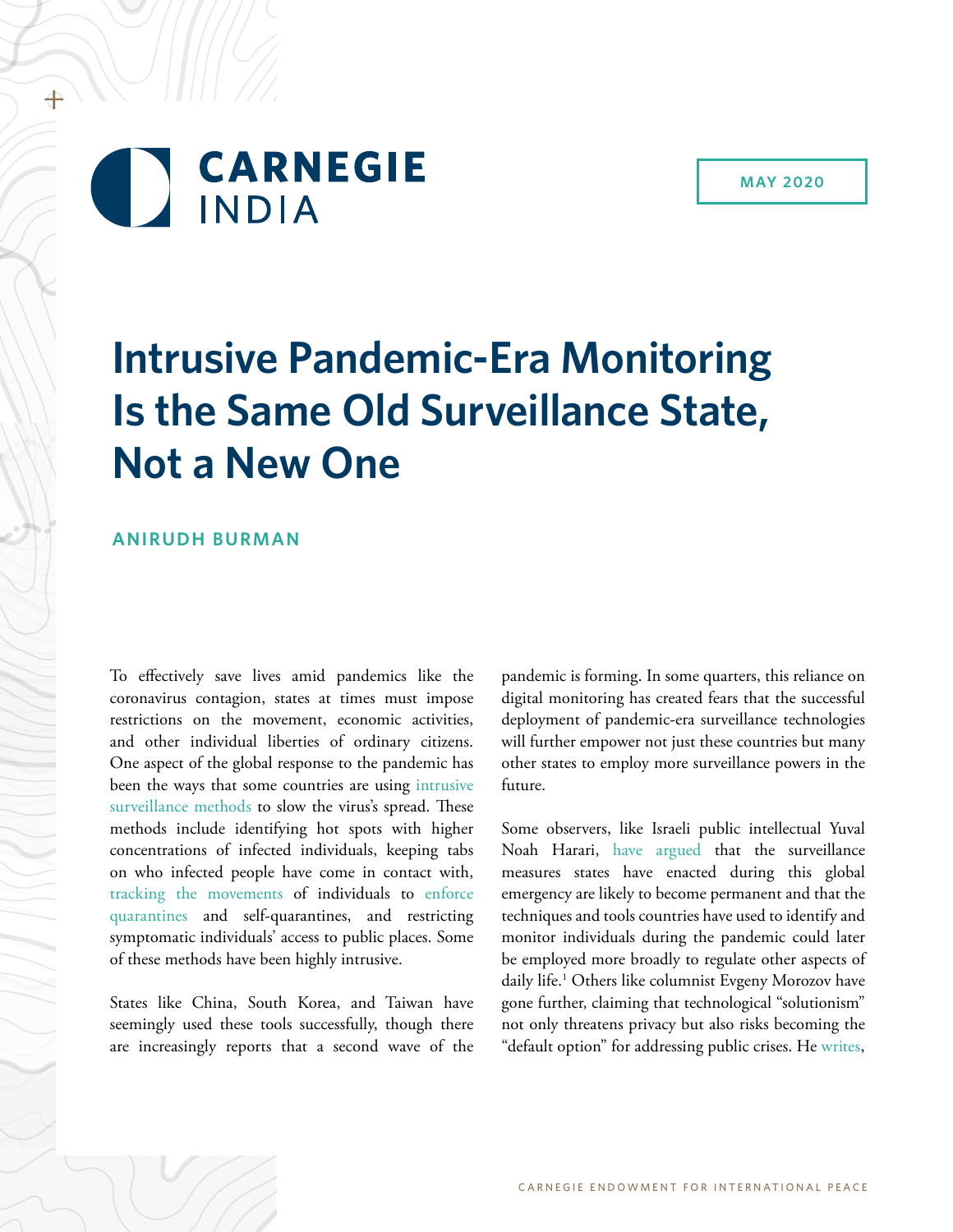The real risk is that this crisis will entrench the solutionist toolkit as the default option for addressing all other existential problems from inequality to climate change. After all, it is much easier to deploy solutionist tech to influence individual behaviour than it is to ask difficult political questions about the root causes of these crises.

Does the use of technologically enabled disease surveillance constitute a long-lasting (or even permanent) threat to individual privacy and democracy? If the answer is yes, there are legitimate grounds for resisting such practices absent greater transparency and safeguards. Doing so, however, would detract from the all-hands-on-deck approaches that most governments have adopted. On the other hand, if these surveillance techniques are temporary or limited, then citizens should be less worried about long-lasting damage to individual privacy and democratic politics. In that case, their energies should be focused on ensuring that intrusive surveillance mechanisms continue to be temporary and limited in scope as well as on devising better methods to save people's lives and livelihoods.

The surveillance techniques being used to combat the pandemic have given rise to two specific fears. First, some observers are concerned that the surveillance practices deployed by some countries (some of which, like China, happen to be authoritarian states) will now be adopted more widely by other countries around the world until these practices become routine. Second, some commentators worry that the dire conditions of the pandemic could popularize and legitimize the idea of using state power to surveil citizens extensively (in the manner taking place now), leading to a significant loss of individual privacy vis-à-vis the state. Based on current evidence, it is far from clear if these doomsday scenarios will actually play out.

Discerning whether a new kind of surveillance state is on the horizon requires more than merely looking narrowly at the tools and practices that governments are using. It is worthwhile to learn from the metrics used by scholars who have studied previous periods of state expansion to identify how sharp increases of state power occurred and became permanent.<sup>2</sup> These metrics include increases in government spending, increases in state legal powers, and the nature of powers that governments acquire (and whether they are temporary or permanent). During this pandemic, for instance, some countries are using smartphone apps for contact tracing in new and disturbing ways. However, this alone may not be sufficient evidence to predict the birth of a radically new surveillance state. How these countries do (or do not) change their legal frameworks, how they employ these tools, and how they seek to legitimize their use are key factors in determining whether there are significant changes in state power or not.

## **SAME OLD STATE SURVEILLANCE**

One important fact that has gotten lost in much of the public discourse about pandemic-era surveillance is the difference between normal, inexorable increases in state power and the abrupt shifts that sometimes happen during public emergencies. Many public emergencies in the twentieth and twenty-first centuries have prompted increases in state power. For example, the Patriot Act in the United States after the September 11, 2001, terrorist attacks greatly expanded the government's surveillance powers. To accurately measure the actual scale and scope of an expansion of state power, a critical metric is whether or not the state's legal power to regulate human activity increases. Such increases in legal authority are categorically different from a more aggressive use of powers that already were vested with the state. As scholar Tyler M. Curley [notes](https://www.cambridge.org/core/journals/perspectives-on-politics/article/models-of-emergency-statebuilding-in-the-united-states/0D7229838B80B280C8B296BC1FDD82D8), ". . . state building [in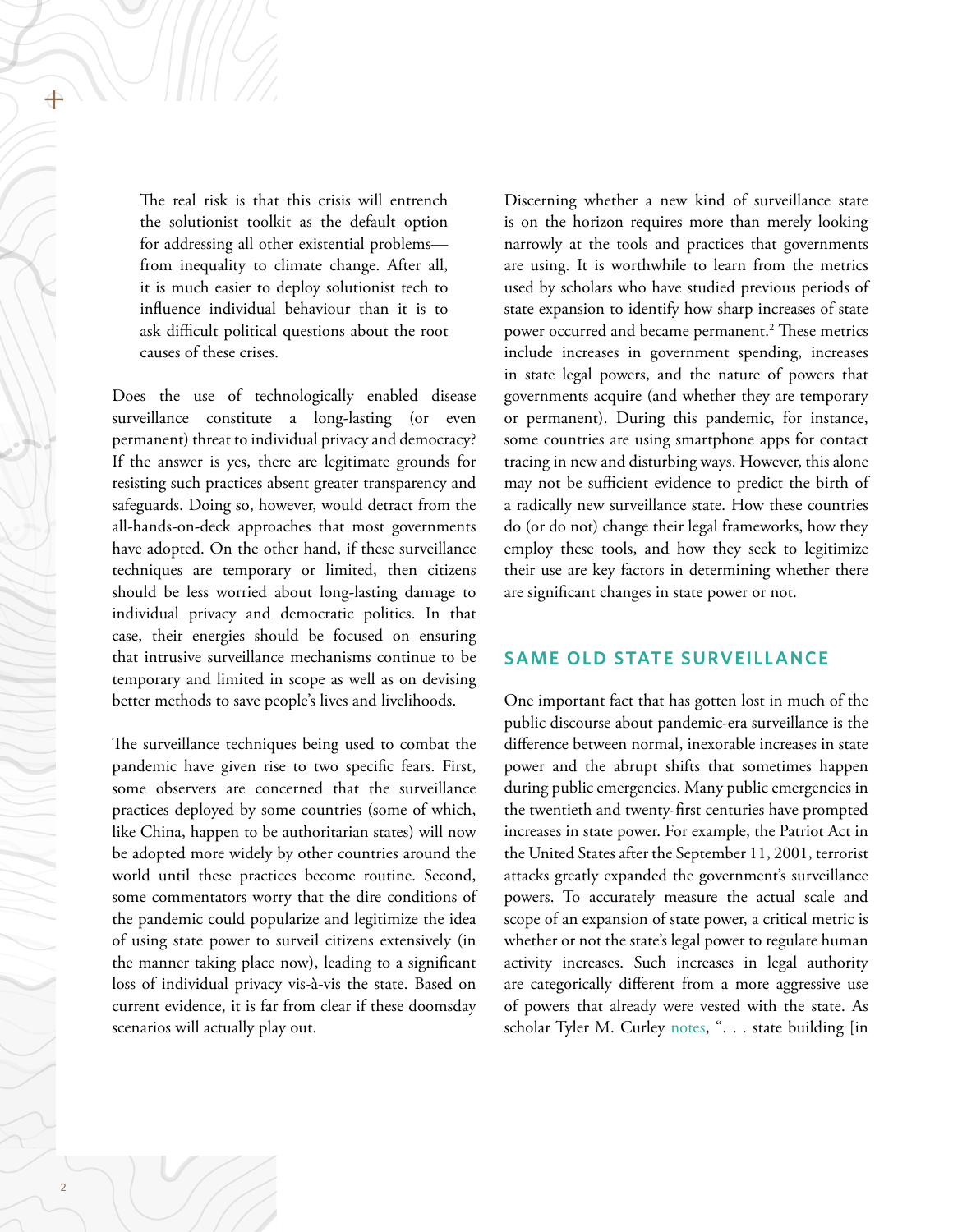the United States] has been episodic in that distinct crises have led to stark changes in the state institutional structure; but each period has nevertheless *transformed the legal resources* available to upcoming presidents."

The Great Depression saw the enactment of laws that gave government officials expanded powers to regulate labor-capital relations, and these powers remained in place until well after the Great Depression ended. Similarly, during World War II, the U.S. federal government sought new sources of state power such as price controls and industrial policy.<sup>3</sup> Wartime laws enacted to control the markets of food and other essential items furnished powers that governments of countries like India, the UK, and the United States among others had not wielded before. Historian Robert Higgs argues that state power tends to "ratchet" up during emergencies—as states create new legal powers to coerce private citizens—and that these new powers tend not to be ratcheted down after the crises pass and the problems are solved.<sup>4</sup> In such instances, state power tends to increase much more significantly than it would otherwise. At other times, rather than adding to preexisting powers, state power can be increased by [removing checks and balances](https://www.cambridge.org/core/journals/perspectives-on-politics/article/models-of-emergency-statebuilding-in-the-united-states/0D7229838B80B280C8B296BC1FDD82D8) on the use of existing powers. In either case, the expansion of state power happens through a legal imprimatur that explicitly reorders state-citizen relationships.

But public emergencies do not always broaden state power. The transformation of state power is not just about increasing a government's legal power but also about legitimizing its exercise of this new power among voters. In many cases, dominant trends or ideological beliefs concerning the role of the state tend to be accentuated in times of crisis. If prevailing ideological trends favor an increase in state power, emergencies often crystallize and reinforce these ideas. On the other hand, if the ideological leanings of a given political

moment favor a limited role for the state, an emergency may not automatically change these beliefs and lead to an expansionist state.

Prevailing ideas make a big difference. As per Higgs, during the economic crash in the United States in the 1890s, the government adopted a laissez-faire attitude because the prevailing political consensus among those in power was that it was better to be noninterventionist. However, by the time of the Great Depression in 1929, the United States was in the middle of the progressive movement, which gave a large degree of ideological legitimacy to the interventionist policies proposed and implemented by president Franklin D. Roosevelt and his administration.<sup>5</sup>

Applying these principles to the present, the surveillance measures that governments are adopting amid the coronavirus pandemic can therefore be examined empirically based on two factors. First, will these policies lead to new, permanent shifts in legal state power and an enduring dilution of individual privacy? Second, how do political leaders and citizens at large feel ideologically about government attempts to harness technology, sometimes intrusively, to help control the pandemic?

# **HOW ARE COUNTRIES DEPLOYING SURVEILLANCE TO FIGHT THE PANDEMIC?**

As the coronavirus outbreak has unrolled, advanced technology has enabled governments to combat the pandemic more precisely, but it has supplemented rather than upended existing mechanisms for combating infectious diseases. Almost all states recognize that the current situation is anything but normal. That is why most governments are [treating the pandemic](https://www.hindustantimes.com/analysis/covid-19-an-epidemic-is-an-epidemic-a-war-is-a-war-analysis/story-GPYKUbUptjocqZeeKr56WP.html) [like a war](https://indianexpress.com/article/opinion/columns/coronavirus-india-lockdown-amartya-sen-economy-migrants-6352132/),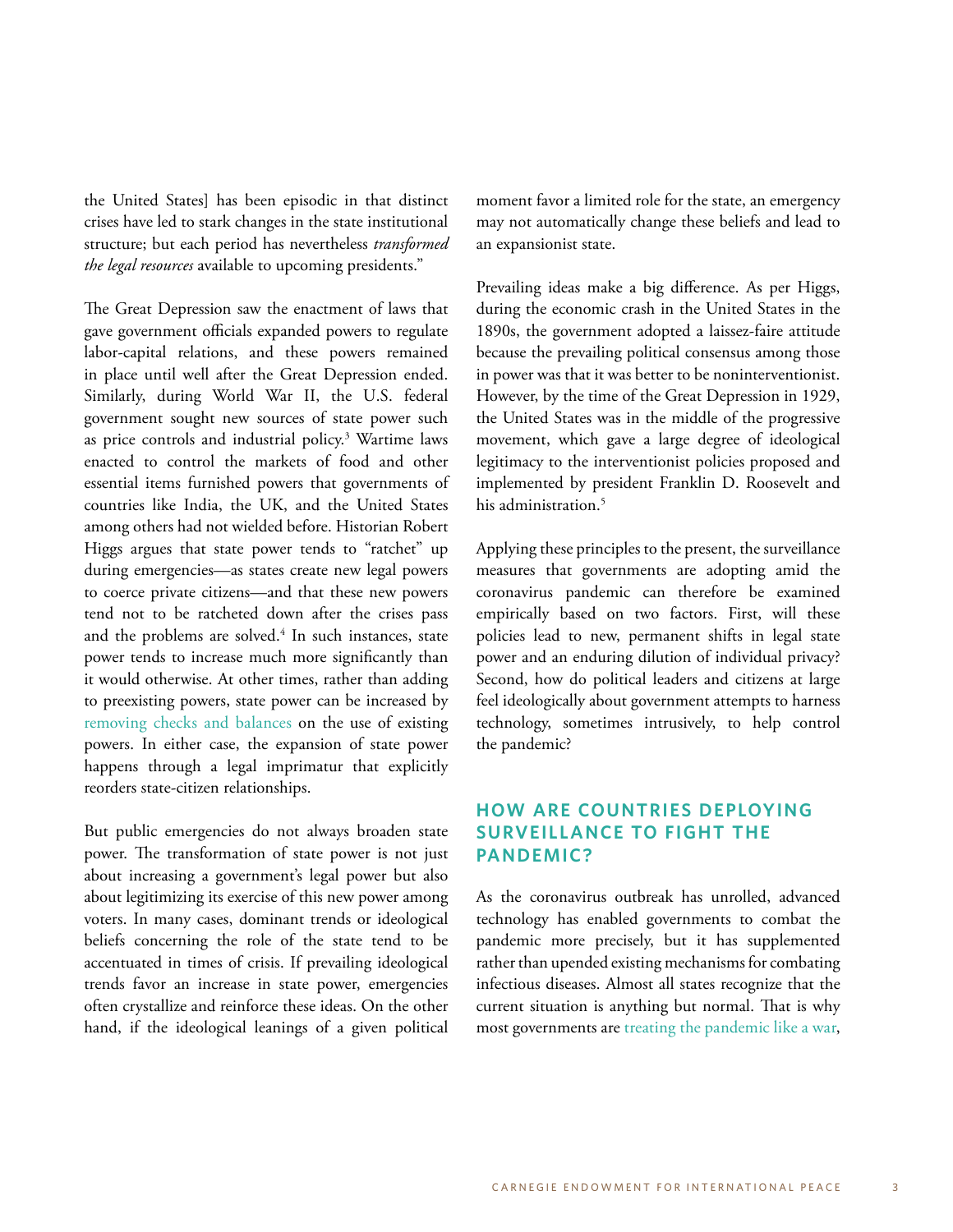justifying wholesale restrictions on normal freedoms in light of high fatality rates caused both by the coronavirus and by the absence of a vaccine to date. While some governments have taken fairly extreme measures, many strategies for fighting the pandemic have adhered closely to the standard operating procedures used to combat past epidemics like Ebola.6 This highlights that these measures are rooted in existing state powers and capabilities.

One key variable is states' preexisting public health capabilities to combat the virus and governments' access to the public health data and information needed to effectively tailor these tactics. Notably, new surveillance technologies have largely been implemented to complement existing state capabilities, rather than to create new state powers and capabilities.

For example, Taiwan drew lessons from the outbreak of the 2003 severe acute respiratory syndrome (SARS) epidemic, and when the coronavirus spread in China, Taiwanese authorities successfully [managed to merge](https://www.cgdev.org/blog/covid-19-information-problems-and-digital-surveillance) its public health insurance database with its immigration database to track where its citizens had traveled in the past two weeks. This cross-referenced information was then used to identify individuals who had to be tested or quarantined. Meanwhile, Singapore was one of the first countries to use a contact tracing app to fight the coronavirus, and it did a relatively good job of combating the pandemic's initial wave, though the island nation has since struggled to contain the virus's spread among migrant laborers. According to September 2019 [news](https://www.healthcareitnews.com/news/asia-pacific/singapore-s-ncid-trials-use-real-time-location-system-rtls) [reports](https://www.healthcareitnews.com/news/asia-pacific/singapore-s-ncid-trials-use-real-time-location-system-rtls) from before the pandemic struck, Singapore had been experimenting with a real-time location system to better track patients and staff through its new National Center for Infectious Diseases.

India, on the other hand, uses its [Integrated Disease](https://idsp.nic.in/) [Surveillance Program](https://idsp.nic.in/) to keep tabs on the emergence and spread of diseases. This system relies on integrating ground-up reporting on disease outbreaks from the state-level public healthcare system throughout the country. In addition, since healthcare is a state subject

in India, state governments also have varied healthcare systems. While the Indian central government took other steps like screening international passengers, it was not able to merge the kinds of databases Taiwan did. Indian government officials therefore leaned on the capabilities they did have, though the country recently introduced a new contact-tracing app called Aarogya Setu as well. Provincial and local governments have used varying surveillance techniques too. In some parts of India, for example, state governments have used phone records, video surveillance footage, and GPS data for [contact tracing](https://thewire.in/government/covid-19-pandemic-privacy-india) and sometimes have published the personal information of patients infected by the coronavirus.

In all these cases, governments have tried to use new technology to complement and sharpen their existing capabilities and powers. Governments are seeking to harness technological advances, sometimes fairly intrusively, but so far most of them have not felt the need to propose new legislative measures to do so. Additionally, governments have not yet used the pandemic as an excuse to argue for a general increase in their legal surveillance powers beyond the scope of addressing the pandemic; rather, the use of surveillance techniques so far has been largely focused on responding to the coronavirus outbreak.

Another key factor is how willing citizens are to accept governments' use of surveillance techniques and to comply with them amid the pandemic. For example, in India, while the national government is actively promoting the use of the Aarogya Setu app, there are [regular reports](https://scroll.in/latest/959593/coronavirus-26-members-of-family-test-positive-in-delhi-kejriwal-reiterates-appeal-to-stay-home) of people routinely violating lockdown orders even in containment zones (with heightened restrictions and monitoring compared to the general lockdown) in the national capital of New Delhi. Such behavior can undermine any intrusive surveillance techniques that governments employ.

Public acquiescence to intrusive surveillance might be easier to ensure in countries with more authoritarian systems of government (like China) or those that [have](https://www.nytimes.com/2020/03/17/world/asia/coronavirus-singapore-hong-kong-taiwan.html)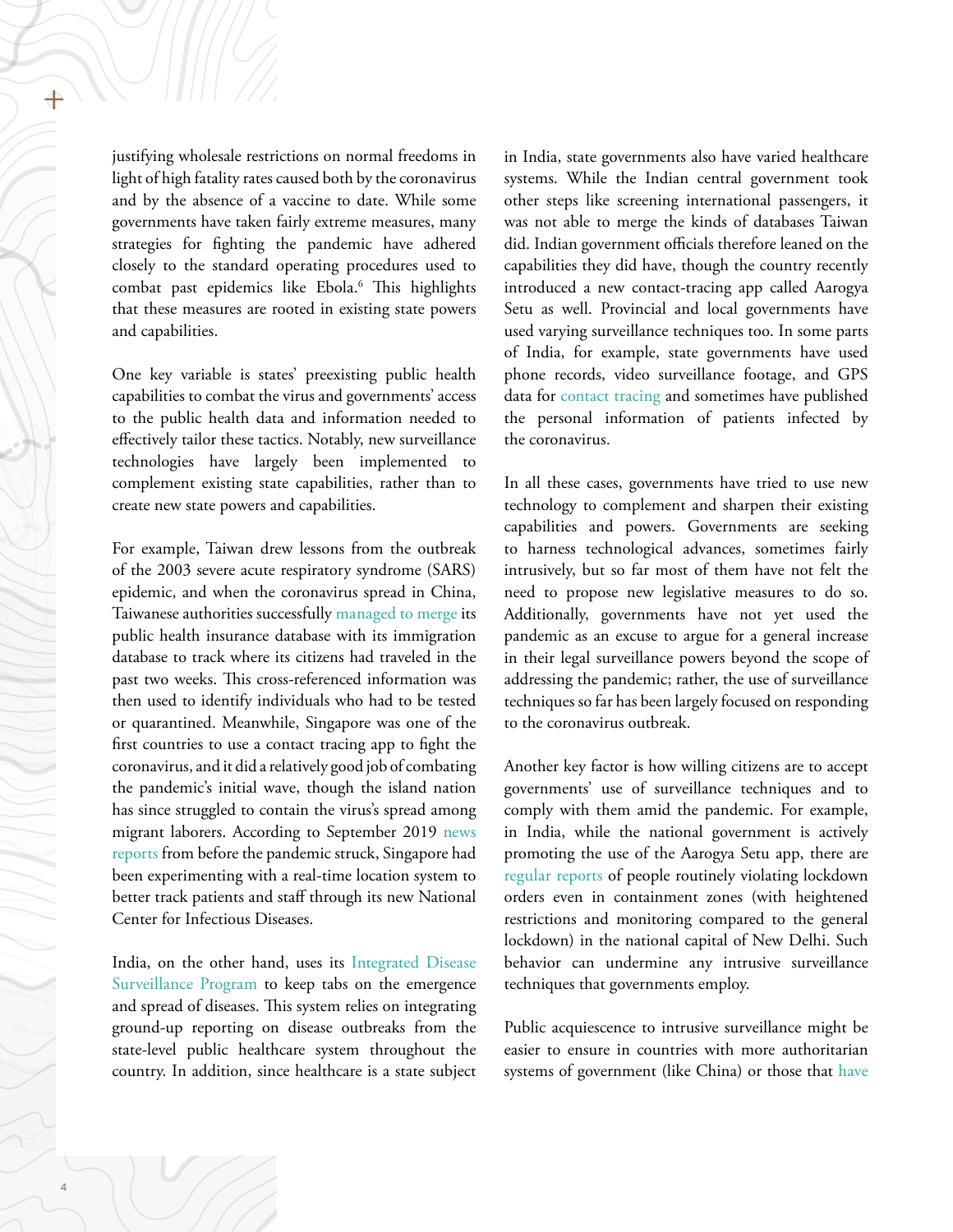[weathered](https://www.nytimes.com/2020/03/17/world/asia/coronavirus-singapore-hong-kong-taiwan.html) similar diseases in the past (like China, Singapore, and South Korea). Adherence to such orders is proving harder to count on in jurisdictions with [strong, rights-based approaches to privacy](https://www.bbc.com/news/technology-52135916) or those with no recent experience of a pandemic of this nature—like in various parts of the EU, for instance.

\But the sustained perceived legitimacy of these techniques in the eyes of the public will depend on how successfully these governments use them to fight the pandemic and how readily the public accepts such practices once the pandemic is over. Consider a few examples. Poland has recently [introduced an app](https://www.politico.eu/article/poland-coronavirus-app-offers-playbook-for-other-governments/) for tracking those who are quarantined, and other EU countries may also move in the same direction. Meanwhile, the Indian central government's Aarogya Setu app [has been downloaded](https://economictimes.indiatimes.com/tech/internet/aarogya-setu-app-crosses-75-million-downloads/articleshow/75359890.cms?from=mdr) voluntarily—though it has now been made [practically mandatory](https://www.livemint.com/technology/apps/aarogya-setu-app-mandatory-for-govt-private-sector-employees-11588363998234.html)—more than 75 million times as of the last week of April 2020 (within approximately three weeks of its launch). But it is too early to assume that Indians will accept having contact tracing apps on their smartphones even after the pandemic is over.

Given the variety of countries' responses, there is currently no global or regional consensus on the need for new or increased surveillance powers as a result of the current pandemic. So far, it stands to reason that countries that have both robust existing surveillance capabilities and the capacity to make their citizens comply with lockdown orders have found it relatively easier to use surveillance techniques, while other countries have had less success.

## **IS BIG BROTHER–STYLE SURVEILLANCE AROUND THE CORNER?**

It is debatable whether the pandemic-era heightening of state surveillance constitutes a more sweeping ratcheting up of government power or the dawn of a new surveillance state. While the technologies being deployed are worryingly intrusive in some cases, so far the scope of state surveillance itself has remained narrowly limited to the purposes of combating the coronavirus outbreak. For example, India's Aarogya Setu app is only being used for public health purposes such as contact tracing, rather than for generalized surveillance.

While many countries are taking an all-of-government approach to tackling the pandemic, in the narrow sphere of privacy and data protection itself, most governments have not significantly increased the scope of their exercise of sovereign power. Rather, they merely have found new ways to wield existing power. Notably, very few if any privacy laws or regulations have been changed or promulgated since the pandemic began. The UK's Coronavirus Act is a notable exception and [has been criticized](https://bigbrotherwatch.org.uk/campaigns/emergency-powers/) for giving the government excessive surveillance powers.

In most countries, existing regulations and laws on data privacy permit governments to suspend or dilute data protection requirements during public health emergencies. The EU's General Data Protection Regulation (GDPR), for example, allows some of the surveillance measures deployed so far and permits [cell](https://tech.newstatesman.com/policy/edpb-coronavirus-mobile-data-eprivacy-directive) [phone tracking](https://tech.newstatesman.com/policy/edpb-coronavirus-mobile-data-eprivacy-directive) if EU member states [pass legislation](https://www.zdnet.com/article/coronavirus-tracking-mobile-apps-get-green-light-from-data-watchdog/) to such effect. Meanwhile, section 12(d) of India's proposed [data protection law](http://164.100.47.4/BillsTexts/LSBillTexts/Asintroduced/373_2019_LS_Eng.pdf) also would allow government officials to process individual data without consent during emergencies like pandemics.

In addition, no government to date has articulated the need for a major overhaul or rewriting of privacy laws to dilute privacy protections. While governments may make such claims in the future, it seems that existing laws so far have given governments sufficient powers for intrusive surveillance during emergencies. The coronavirus pandemic is only clarifying what governments' exercise of power and the technologies at their disposal in a public emergency looks like under current data protection laws.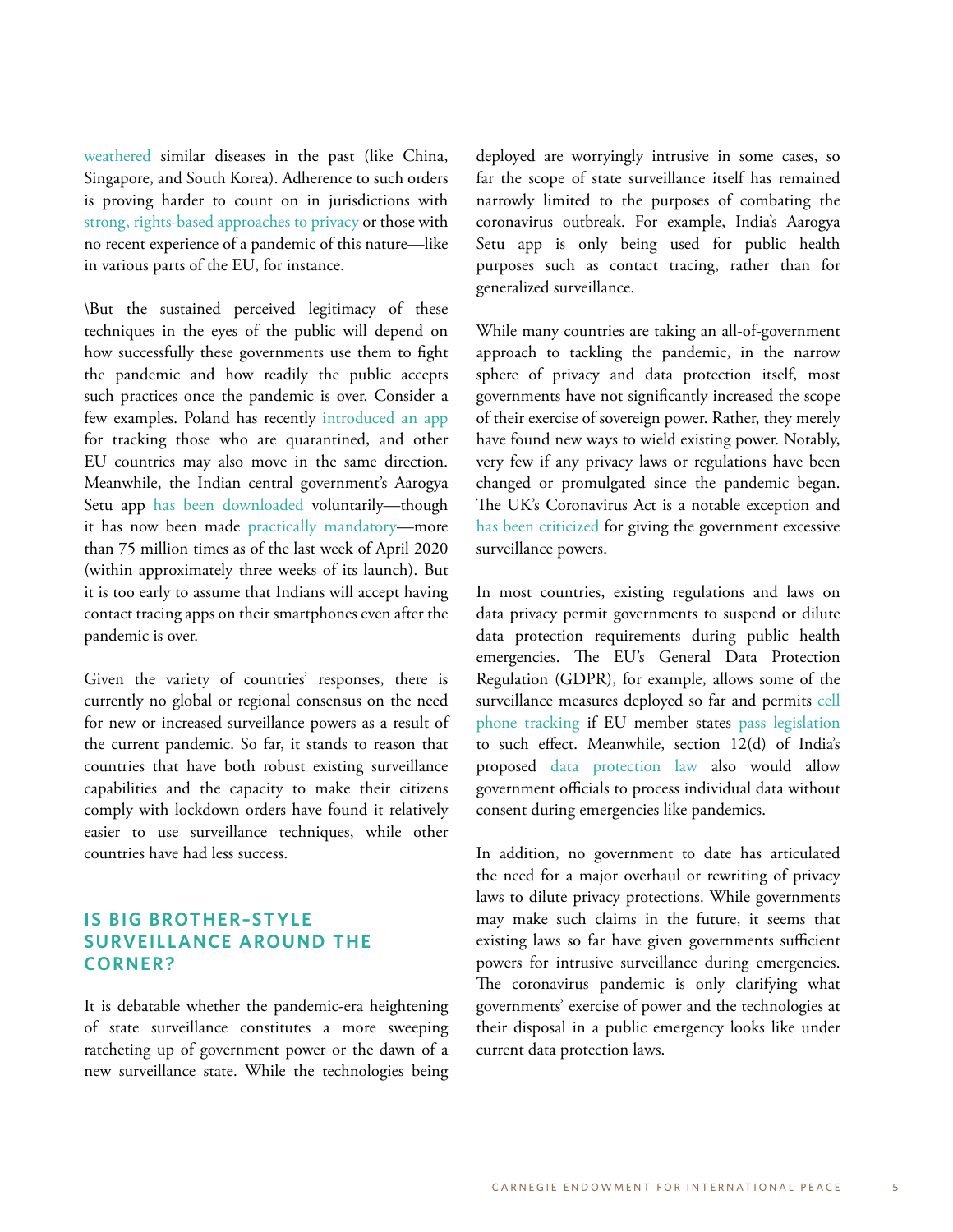This is not to say or predict that an upward ratchet in state surveillance power is unlikely to occur. It is possible that governments eventually might seek qualitatively greater powers of surveillance if the pandemic is prolonged or causes more damage than expected. However, it is also worthwhile to note that citizens around the world are more cognizant about data protection issues than possibly at any time in the recent past, as evidenced by the many countries that have proposed or passed data privacy laws in the past few years.

### **MUCH ADO ABOUT PRIVACY**

The pandemic has not yet ushered in an abrupt, wholesale increase in state legal power to surveil citizens nearly anywhere. It is hard to understand why privacy should be prioritized as a fundamental value over other bedrock freedoms during this pandemic. Citizens in many jurisdictions have quickly and willingly given up other freedoms—such as the right to move freely or to run businesses—that are just as important for their sustenance as privacy is. It is not objectively clear why privacy deserves to be placed on a higher pedestal than other fundamental human rights. As many instances across various countries have shown, it has generally proven easier to regulate physical movement compared to online activity.

Additionally, few are seriously articulating the fear that their governments will use this pandemic as an excuse to keep them restricted to their houses indefinitely (since most people would rebel at some point). It is hard to understand why efforts to create a permanent surveillance state would be much easier to achieve. In most democratic states, the consent of the governed is critical for legitimizing state power. Focused democratic debate likely can prevent such efforts from becoming fait accompli, contrary to what some commentators are suggesting.

Not all public emergencies are created equal, and not all of them provoke the same public responses. State surveillance power expanded in the United States (and many other jurisdictions as well) after September 11, 2001, because of the ongoing need to identify any possibility of violent terrorist strikes in the foreseeable future. Preemptively disrupting terrorist activity was key to preventing further attacks. This necessity created a powerful and continuing justification for a permanent expansion of surveillance power.

By contrast, countering a viral pandemic depends as much on developing vaccines as it does on early detection and prevention. And once the worst of the pandemic subsides, peacetime conditions almost certainly will not require escalated levels of surveillance, so an indefinite expansion of state authority would be harder to justify. While surveillance techniques might improve after this pandemic, this improvement is likely to involve perfecting the use of existing powers rather than a massive, permanent expansion of governments' legal authority.

The point here is not to say that states are not going to make excuses for more surveillance powers if this pandemic continues. Nevertheless, it is important to keep in mind that most governments have not done so yet and that, if they do, any reasons for doing so would stand on a weaker footing than after the September 11 terrorist attacks in the United States and the November 2008 terrorist strikes in the Indian city of Mumbai. While citizens should remain alert to calls to grant governments more surveillance powers in the future, the expansive use of existing state surveillance power is not the same as the dawn of a categorically new surveillance state.